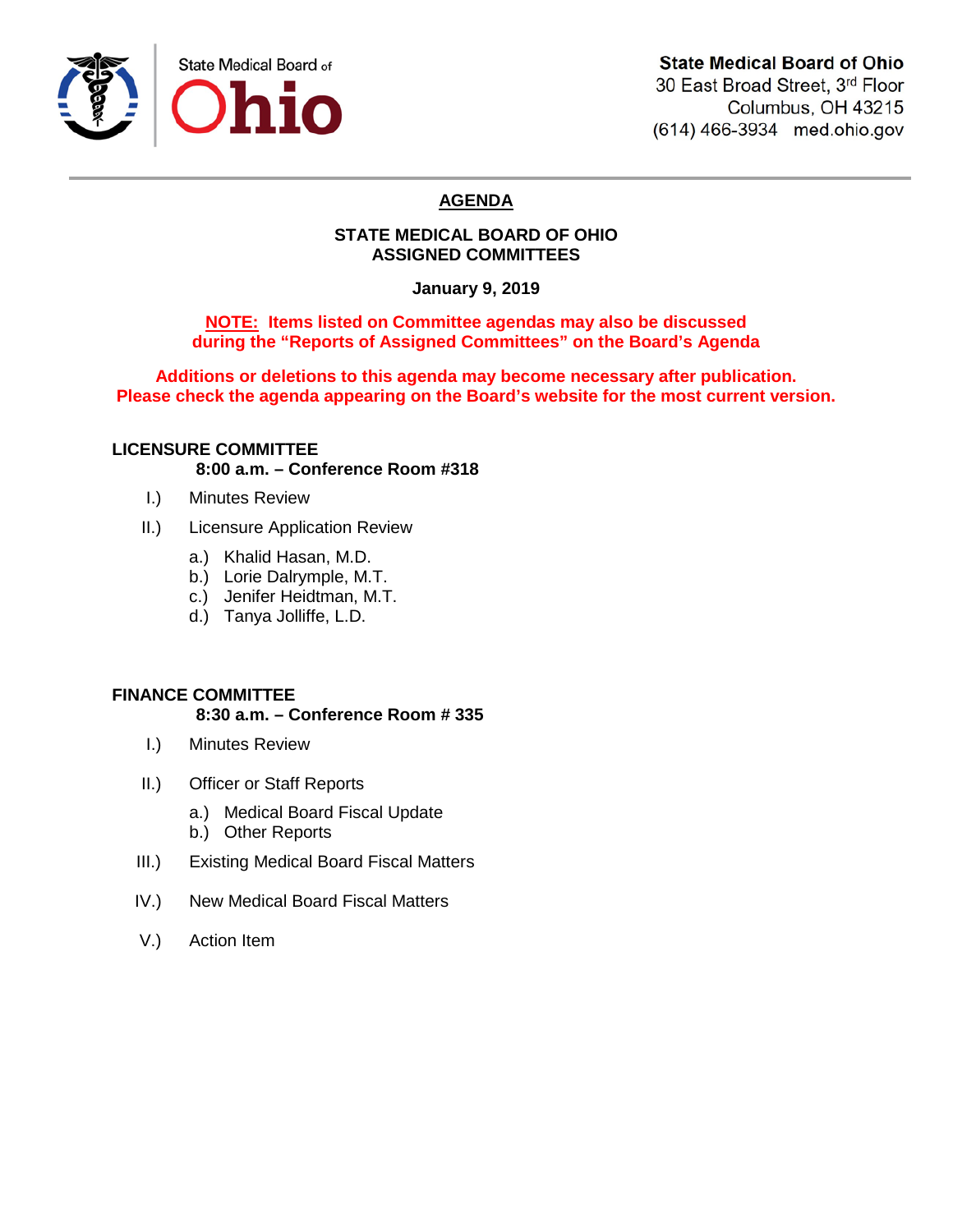#### **POLICY COMMITTEE 9:15 a.m. – Conference Room # 336**

- I.) Minutes Review
- II.) Rule Review Update
- III.) Legislative Review
- IV.) Rules on Consult Agreements
	- a.) Medical Board Draft Rules
	- b.) Pharmacy Board Draft Rules
- V.) Update Regarding Senate Bill 221
- VI.) Rescission of Rule 4731-16-16, OAC

### **MEDICAL MARIJUANA EXPERT REVIEW COMMITTEE 3:00 p.m. – Conference Room # 336**

- I.) Minutes Review
- II.) Review of Expert Applications & Petitions for New Conditions to be Treated with Medical Marijuana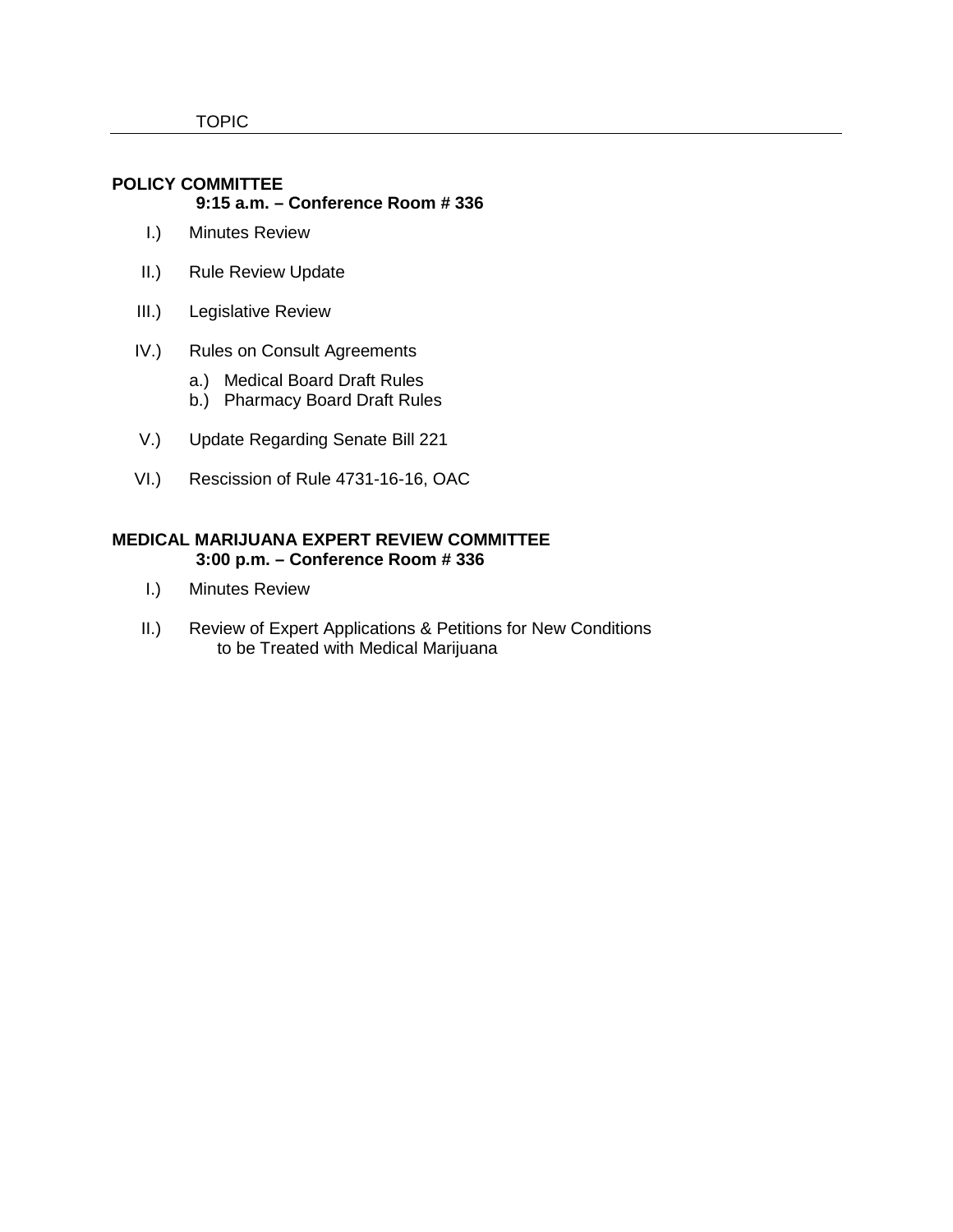

## **PHYSICIAN'S ASSISTANT POLICY COMMITTEE**

# **AGENDA**

James A. Rhodes State Office Tower Room 336, 3rd Floor 30 E. Broad St., Columbus, Ohio 43215 January 14, 2019 8:30 a.m.

TOPIC **PAGE NO.** 

- **I. Review minutes of the December 10, 2018 meeting**
- **II. Placement of medication assisted treatment drugs**
- **III. Review new drugs to the market October 2018-November 2018**
	- **a) Seysara**
	- **b) Nuzyra**
	- **c) Tegsedi**
	- **d) Recovi**
	- **e) Talzenna**
	- **f) Xofluza**
	- **g) Hyrimoz**
	- **h) Lorbrena**
	- **i) Udenyca**
	- **j) Yupelri**
	- **k) Aemcolo**
	- **l) Gamifant**
	- **m) Daurismo**
	- **n) Vitrakvi**
	- **o) Fridapse**
	- **p) Xospata**
	- **q) Truxima**
- **IV. Summary of SB 259**
- **V. New Business matters**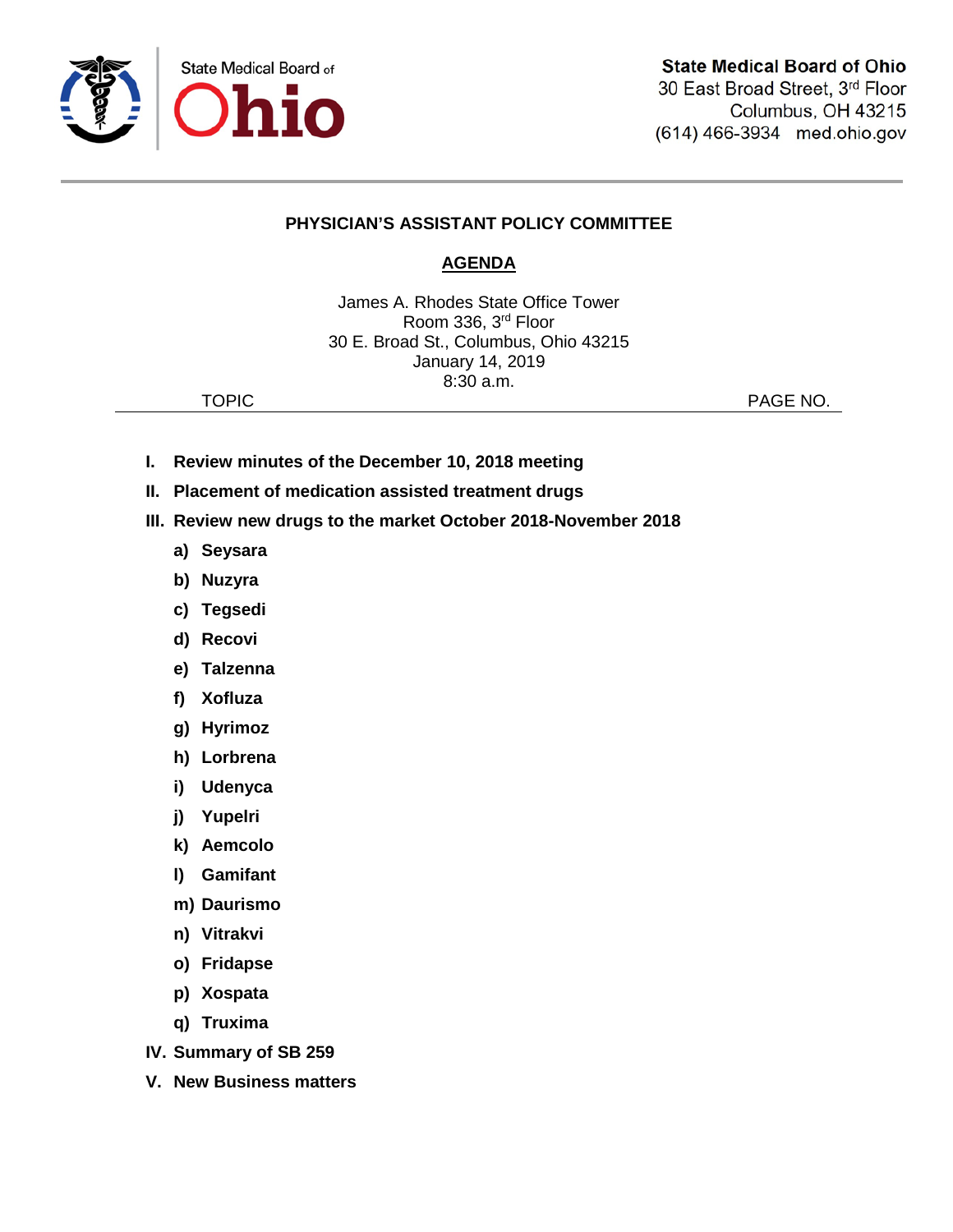

# **State Medical Board of Ohio**

30 East Broad Street, 3rd Floor Columbus, OH 43215 (614) 466-3934 med.ohio.gov

# **AGENDA**

James A. Rhodes State Office Tower 30 E. Broad St., Columbus, OH 43215, 3rd Floor January 9, 2019 – 10:00 a.m.

**NOTE: Additions to this agenda may become necessary. Please check the agenda appearing on the Board's website for the most current version.**

**Agenda items may be discussed out of order, at the discretion of the Board President.**

- I. ROLL CALL
- II. MINUTES REVIEW

December 12, 2018 Board Meeting

- III. APPLICANTS FOR LICENSURE
	- a.) Physicians
	- b.) Allied Professionals
	- c.) Certificate to Recommend Medical Marijuana
- IV. REPORTS AND RECOMMENDATIONS
	- a.) Michael Herman Anikeev, M.D. (Canal Winchester, OH)
	- b.) Larry Lee Doss, M.D. (Lancaster, OH)
	- c.) Mohammad Moayeri, M.D. (Pepper Pike, OH)
- V. PROPOSED FINDINGS AND PROPOSED ORDERS (none)
- VI. FINDINGS, ORDERS, AND JOURNAL ENTRIES
	- a.) Nicole Ery, M.T. (Tecumseh, MI)
	- b.) Allan Edward Gettys, M.T. (Grove City, OH)
- VII. EXECUTIVE SESSION I
- VIII. EXECUTIVE SESSION II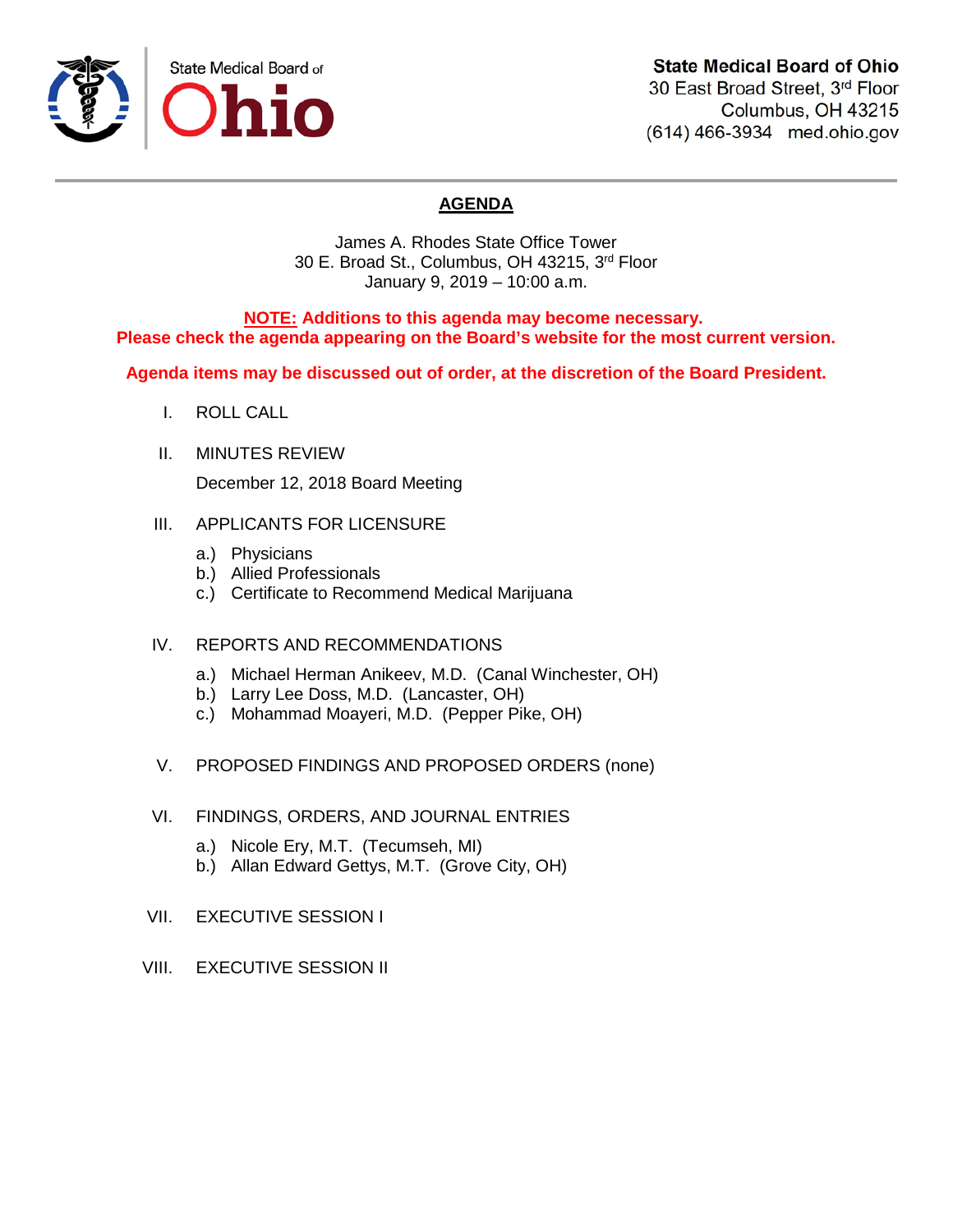### **BOARD AGENDA**

January 9, 2019 10:00 a.m. (Continued)

TOPIC

- IX. SETTLEMENT AGREEMENTS
- X. NOTICES OF OPPORTUNITY FOR HEARING, ORDERS OF SUMMARY SUSPENSION, ORDERS OF IMMEDIATE SUSPENSION, AND ORDERS OF AUTOMATIC SUSPENSION
- XI. RULES & POLICIES
	- a.) Adoption of Amended Rules
	- b.) Adoption of New Rules
- XII. OPERATIONS REPORT
- XIII. APPLICATION PROCESS FOR DIETETICS AND RESPIRATORY CARE ADVISORY COUNCILS
- XIV. DIETETICS ADVISORY COUNCIL REPORT
- XV. REPORTS BY ASSIGNED COMMITTEES

### **Finance Committee Report**

- a.) Officer or Staff Reports
	- i. Medical Board Fiscal Update
	- ii. Other Reports
- b.) Existing Medical Board Fiscal Matters
- c.) New Medical Board Fiscal Matters
- d.) Action Item Review

### **Policy Committee Report**

- a.) Rule Review Process
- b.) Legislative Review
- c.) Rules on Consult Agreements
	- i. Medical Board Draft Rules
	- ii. Pharmacy Board Draft Rules
- d.) Update Regarding Senate Bill 221
- e.) Rescission of Rule 4731-16-16, OAC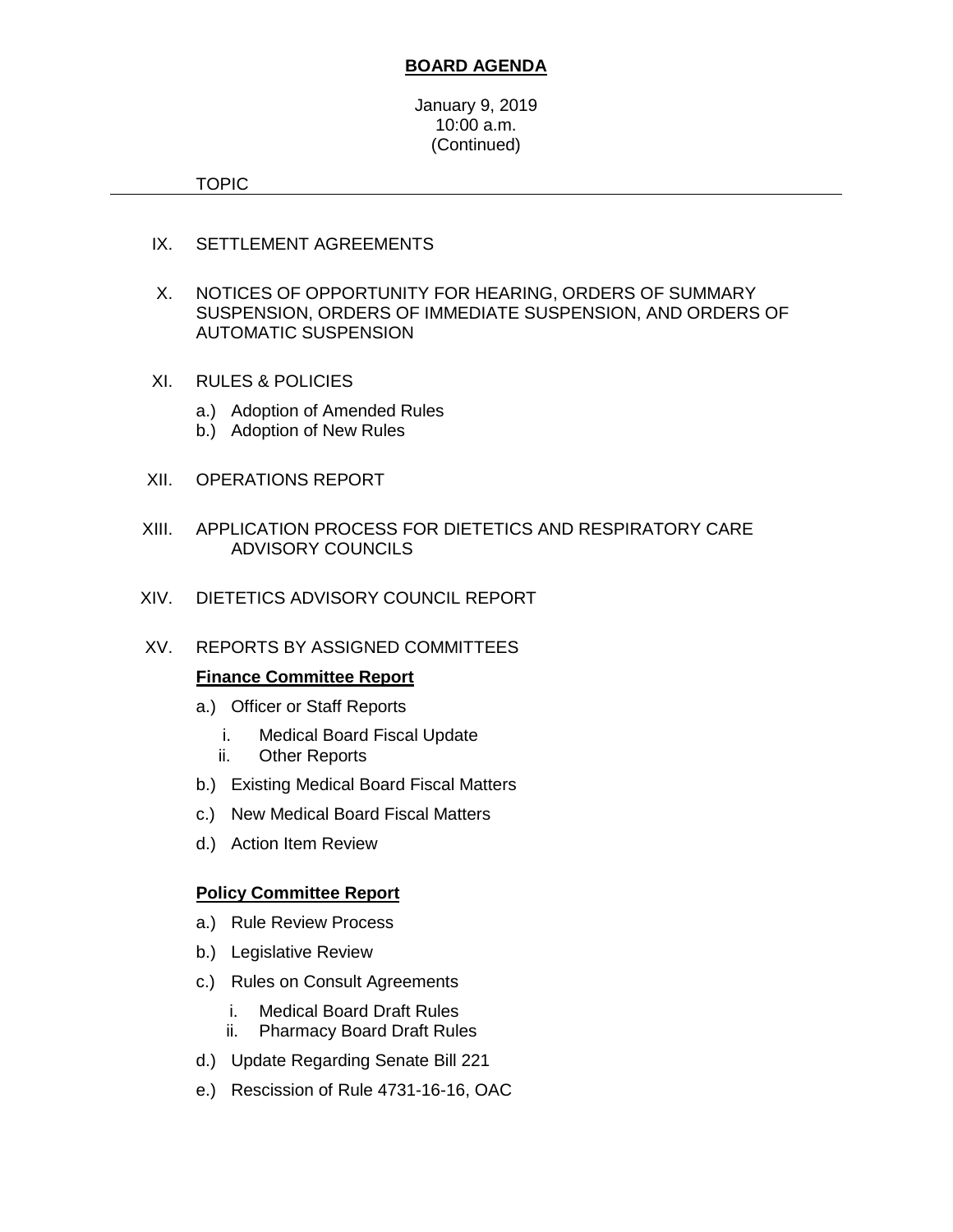## **BOARD AGENDA**

#### January 9, 2019 10:00 a.m. (Continued)

#### TOPIC

## XV. REPORTS BY ASSIGNED COMMITTEES (con't)

### **Licensure Committee Report**

- a.) Licensure Application Review
	- i. Khalid Hasan, M.D.
	- ii. Lorie Dalrymple, M.T.
	- iii. Jenifer Heidtman, M.T.
	- iv. Tanya Jolliffe, L.D.

## **Compliance Committee Report**

a.) Treatment Provider Applications

## XVI. PROBATIONARY REQUESTS

- a.) Christopher G. Alsager Lee, M.D. (Marietta, OH)
- b.) Rebecca T. Cirino, D.O. (Valley City, OH)
- c.) Jagprit S. Dhillon, M.D. (Brecksville, OH)
- d.) Matthew J. Goldschmidt, M.D. (Independence, OH)
- e.) Anshuli Gupta, M.D. (Columbus, OH)
- f.) Kenneth Hanover, M.D. (Lima, OH)
- g.) Peter C. Johnson, M.D. (Oregon, OH)
- h.) Wendy M. Johnson, R.C.P. (Hilliard, OH)
- i.) John K. Krebs, M.D. (Elyria, OH)
- j.) Shannon Lee Swanson, D.O. (East Springfield, PA)
- k.) Michael Todd Tatro, M.D. (Lower Salem, OH)
- l.) Kevin A. Horvath, M.D. (Vandalia, OH)

### XVII. NON-DISCIPLINARY PROBATIONARY REQUESTS (none)

### XVIII. NON-PROBATIONARY REQUESTS

- a.) Abdul M. Orra, D.O. (North Olmsted, OH)
- b.) Steven Mark Oyakawa, M.D. (Akron, OH)

### XIX. REINSTATEMENT REQUESTS

a.) Justin M. Rodebaugh, M.D.

### XX. FINAL PROBATIONARY APPEARANCES

Deborah Lynne Frankowski, M.D. (Montgomery, OH)

Dr. Frankowski is appearing before the Board pursuant to her request for release from the terms of her September 12, 2013 Consent Agreement.